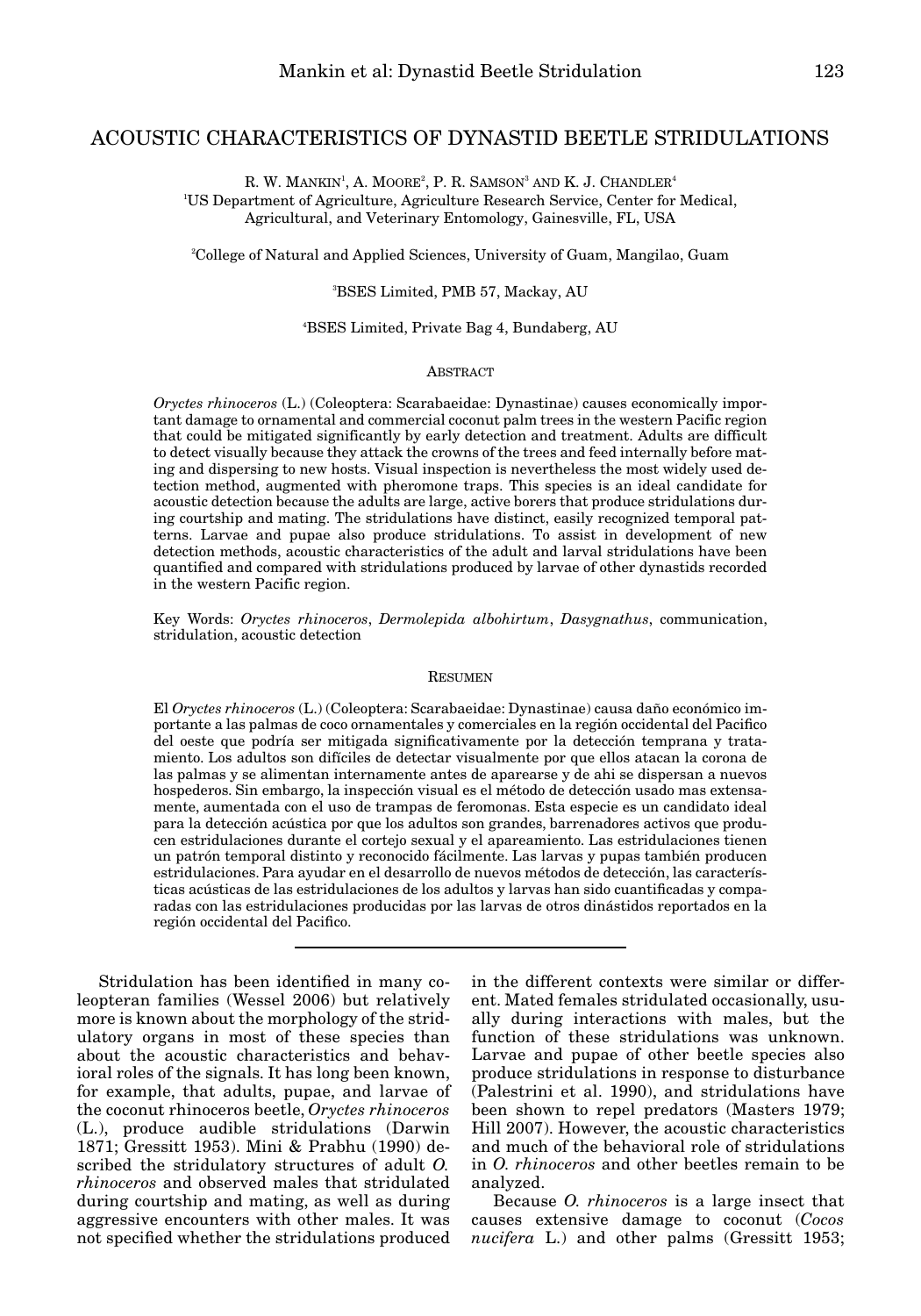Hinckley 1973; Bedford 1980), acoustic characterization of its stridulations is of considerable practical use above and beyond any behavioral, physiological, or evolutionary considerations. Adults bore into and feed on the folded emerging fronds at the crowns of the palm trees, and frequent attacks by several adults eventually kill the tree (Gressitt 1953). It would be ideal to remove the insects, treat with pesticide or viruses, or cut down a tree soon after the first attacker enters the tree (Jackson & Klein 2006), but beetle attacks cannot be easily detected from the ground until well after significant damage has occurred. Visual inspection of frond and trunk damage is nevertheless the most commonly method of detection, augmented by traps baited with aggregation pheromone (Hallett et al. 1995; Ramle et al. 2005). Acoustic techniques have potential to detect adults that are moving and feeding in the crowns, as well as larvae that feed in standing dead trunks of previously killed palms (Mankin et al. 2000, 2002, 2008a, b). The reliability of acoustic methods improves considerably when stridulations and other behaviors can be detected and distinguished from background

noise by automated digital signal processing tools. Here we describe stridulations recorded during acoustic detection studies conducted in Guam and Australia to provide basic information about stridulation behavior in *O. rhinoceros* and other dynastids, and also to assist efforts to detect *O. rhinoceros* in coconut trees in urban Guam and other areas with high background noise.

#### MATERIALS AND METHODS

# Insects and Recording Procedures

In laboratory studies, *O. rhinoceros* adults and larvae were obtained from a rearing facility at the University of Guam. Recordings were done on different days from 3 separate groups of 10, 3, and 5 adults, respectively, held in different  $30 \times 24 \times 24$ -cm plastic rearing cages containing short pieces of coconut palm trunk and fronds, and on 3 separate days from multiple larvae (numbers unknown) in other cages containing decaying pieces of palm trunk and detritus. Temperatures were ca. 24-26°C. Field re-



Fig. 1. Two series of 4 chirps recorded from a microphone placed over a plastic rearing cage holding 10 adult *O. rhinoceros*. Positions of chirps within a series are noted as first, intermediate, and last.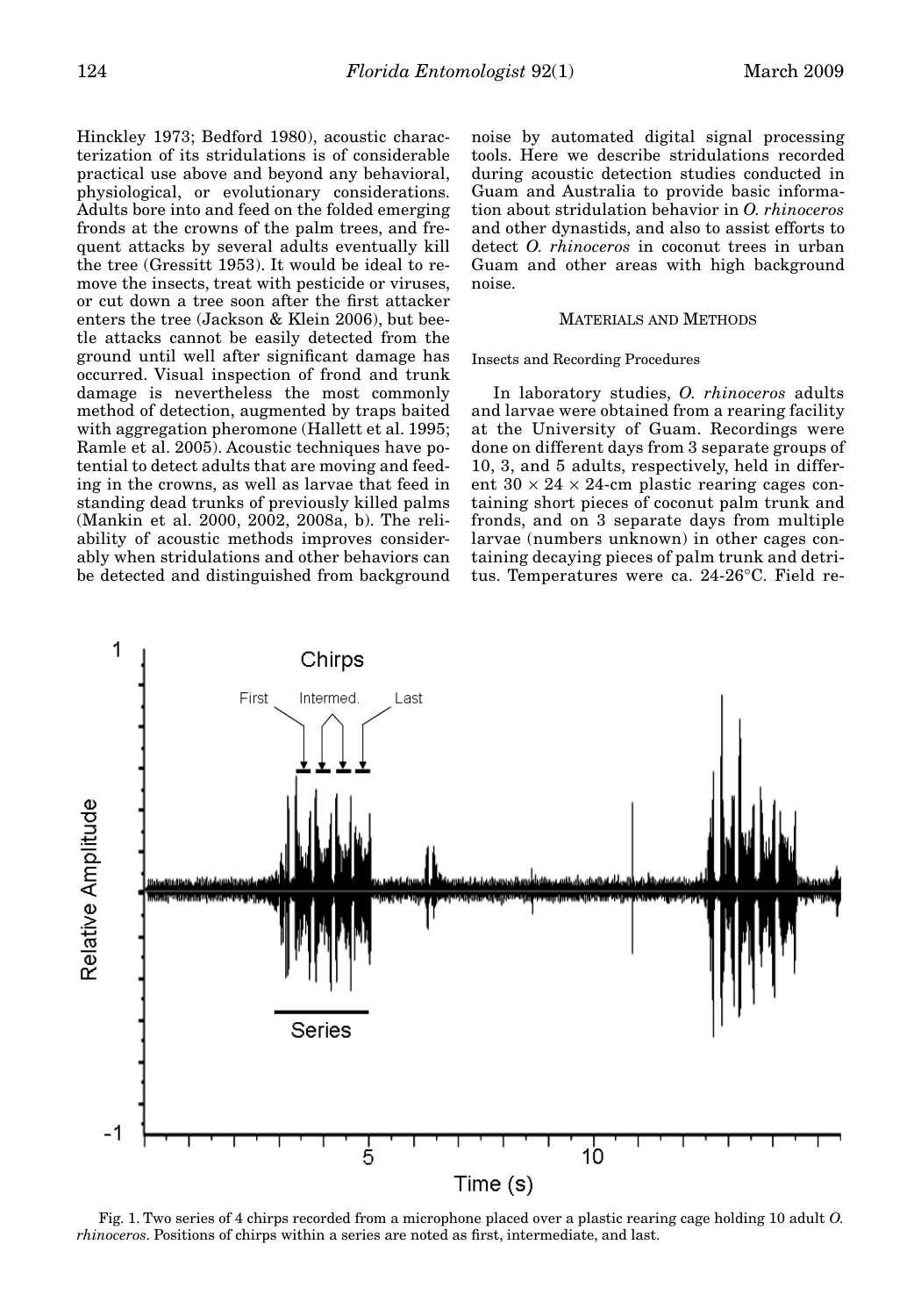

# $Time(s)$

Fig. 2. Chirp recorded from an accelerometer attached to a second rearing cage holding 5 adults. As in most chirps, the impulses were variable in amplitude and temporal pattern, but generally highest in amplitude at the beginning and end. The protraction and retraction phases of the chirp were separated by a brief pause.

cordings of larval activity were obtained from dead coconut palm trees in the Tumon Bay hotel district of Guam at temperatures of 28-31°C (stridulations were detected at 2 of the 3 sites where larvae were recovered). The numbers of larvae recovered from the trees after recordings were obtained ranged from 3 to >50. In Australia, recordings of dynastids other than *O. rhinoceros* were obtained from sugarcane fields near the BSES laboratories in Mackay and Bundaberg, Queensland. Temperatures were 27-32°C.

Adult- and larval-produced vibrations were recorded by inserting a 30-cm-long steel probe into the substrate, usually a trunk or a section of a log, and magnetically attaching an accelerometer (model 4370, Brüel and Kjær [B & K], Nærum Denmark) connected to a charge amplifier (model 2365, B & K), as in Mankin et al. (2000, 2001, 2002). For detection of white grubs in Australian sugarcane fields, probes were inserted into the soil next to a sugarcane stool.

Signals were stored on a digital audio recorder (model HD-P2, Tascam, Montebello, CA) at a 44.1 kHz-, 24-bit sampling rate and subsequently copied to a computer.

Adult stridulations of *O. rhinoceros* also were recorded from a rearing cage containing 10 adults by setting a MP3 recorder with an internal microphone on top of the cage.

#### Signal Processing

Digitized signals were analyzed with Raven 1.2 software (Cornell Lab of Ornithology, Ithaca, NY) and other dedicated signal sampling software developed in Matlab (MathWorks, Inc., Natick, MA), or with the customized software program, DAVIS (Mankin 1994; Mankin et al. 2000, 2008b). Signals were band-pass filtered between 0.5 and 5 kHz to eliminate low- and high-frequency background noise. Fast Fourier Transforms for spectrogram displays were calculated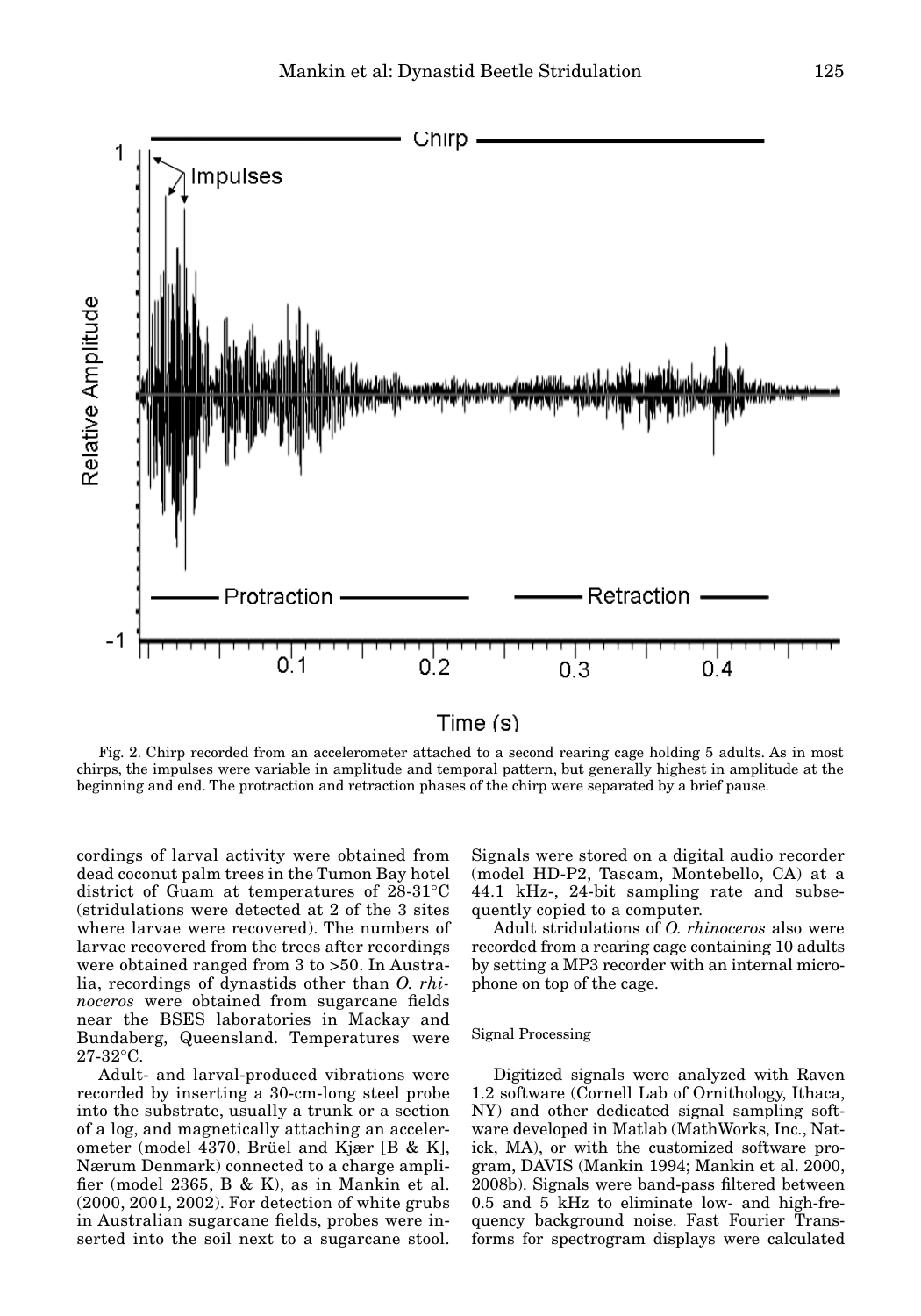

Fig. 3. Two consecutive impulses sampled from chirp in previous figure, showing typical variations of shape and duration.

on 64-point (1.5 ms-) time-slices of the waveforms in a Hamming window, and spectrograms were calculated by sections with 90 per cent overlap. Transforms for spectral comparisons were calculated on 512-point (11.6 ms-) time-slices, and all spectrum levels were referenced to the maximum acceleration, *Amax*, in the 0.5-5 kHz reference range, i.e.,  $dB = 20 log_{10}(A/A<sub>mar</sub>)$  (Mankin & Benshemesh 2006).



Fig. 4. Spectra of 0.1-s signals in chirps from 3 different adults in rearing cage containing various pieces of coconut palm tree trunks. The vertical axis indicates spectrum level relative to the highest level between 500 and 5000 Hz and the horizontal axis indicates frequency.

The DAVIS program identified and timed groups (trains) of impulses with interpulse intervals less than a preset duration,  $I_{\scriptscriptstyle i}$ , storing the beginning and end times of these trains in a spreadsheet along with the times of individual impulses and the numbers of impulses in each train. Im-

TABLE 1. MEAN DURATIONS AND STANDARD ERRORS OF THE PROTRACTION, PAUSE, AND RETRACTION PHASES OF THE FIRST, INTERMEDIATE, AND LAST CHIRP IN SERIES RECORDED FROM CAGED ADULT *O. RHINOCEROS*

|                | Mean $(\pm \text{SE})$ duration (ms) of phase of chirp at specified position |                         |                  |        |  |  |
|----------------|------------------------------------------------------------------------------|-------------------------|------------------|--------|--|--|
| Phase of chirp | First $(n = 24)$                                                             | Intermediate $(n = 53)$ | Last $(n = 24)$  | P1     |  |  |
| Protraction    | $135.2 \pm 16.0$                                                             | $169.4 \pm 9.3$         | $170.0 \pm 15.0$ | 0.0474 |  |  |
| Pause          | $63.2 \pm 10.8$                                                              | $54.1 \pm 6.2$          | $42.1 \pm 7.3$   | NS     |  |  |
| Retraction     | $153.6 \pm 14.3$                                                             | $182.3 \pm 8.7$         | $188.8 \pm 17.5$ | NS     |  |  |

Probability under the Kruskal-Wallis test  $(df = 2)$  that the median durations for the specified phase of the first, intermediate (i.e., second up to penultimate), and last chirp in each series of chirps were equal; NS = Not Significant, mull hypothesis that median durations were equal was not rejected.

TABLE 2. MEAN AND STANDARD ERRORS OF NUMBERS OF IMPULSES IN THE PROTRACTION, RETRACTION, AND TOTAL PHASES OF THE FIRST, INTERMEDIATE, AND LAST CHIRP IN SERIES RECORDED FROM CAGED ADULT *O. RHI-NOCEROS*.

| Phase of Chirp | Mean $(\pm SE)$ number of impulses in phase |                         |                 |        |  |
|----------------|---------------------------------------------|-------------------------|-----------------|--------|--|
|                | First $(n = 24)$                            | Intermediate $(n = 53)$ | Last $(n = 24)$ | P1     |  |
| Protraction    | $14.8 \pm 1.8$                              | $19.6 \pm 1.2$          | $19.3 \pm 2.3$  | 0.0441 |  |
| Retraction     | $17.3 \pm 2.1$                              | $21.0 \pm 1.5$          | $19.1 \pm 2.3$  | NS     |  |
| Total          | $32.1 \pm 3.1$                              | $40.6 \pm 2.3$          | $38.5 \pm 4.4$  | NS     |  |

Probability under the Kruskal-Wallis test  $(df = 2)$  that the median No. of impulses for the specified phase of the first, intermediate (i.e., second up to penultimate), and last chirp in each series were equal; NS = Not Significant. Null hypothesis that median numbers were equal was not rejected.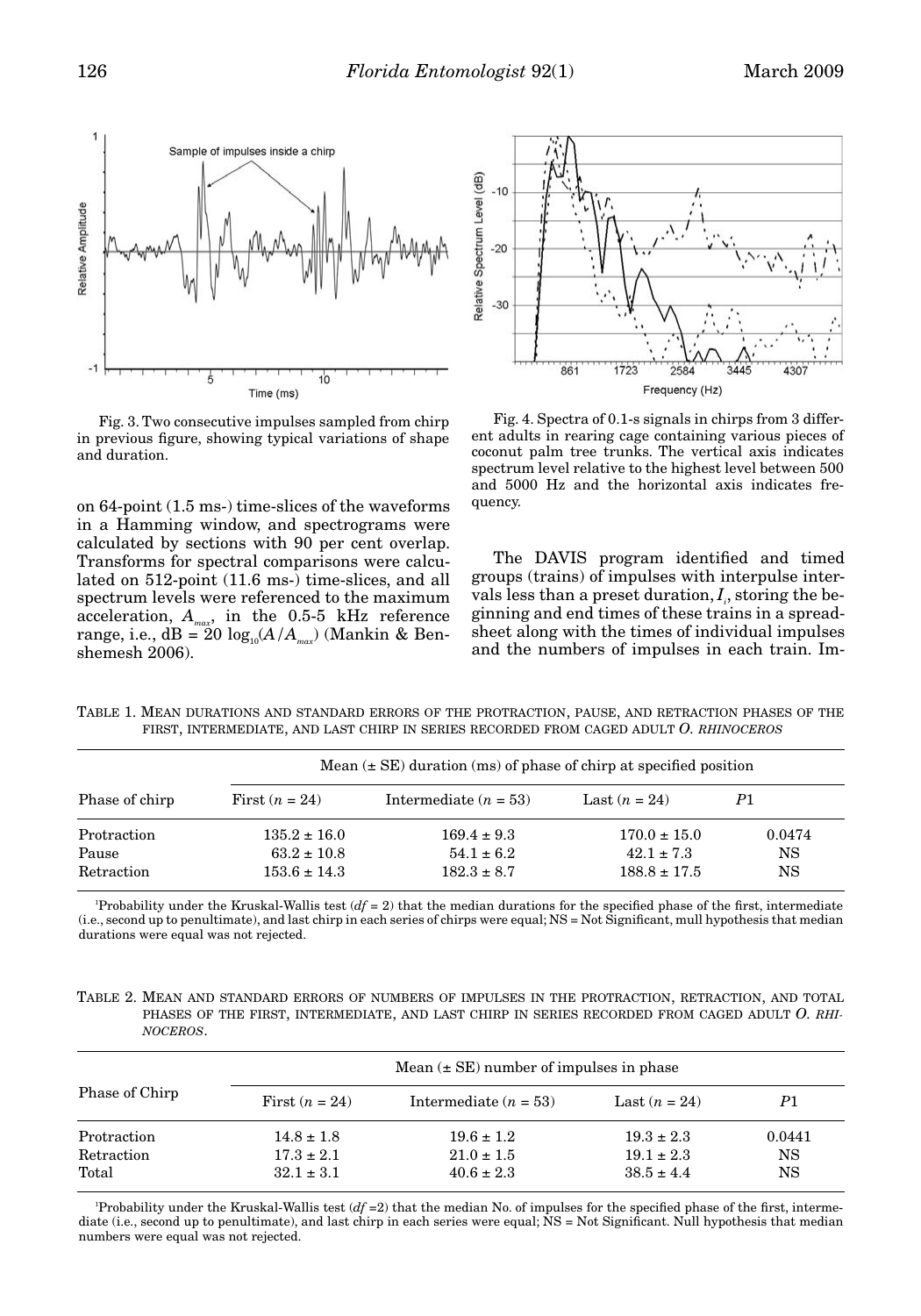

Fig. 5. Oscillogram (A) and spectrogram (B) of a chirp recorded from an *O. rhinoceros* larva in a palm tree trunk. The first 5 impulses in the chirp are marked by arrows. Darker shading in spectrogram indicates higher relative spectrum level.

pulses that failed to match 1 or more specified insect sound profiles (Mankin et al. 2000, 2007, 2008b) were discarded. The beginning of a train was set as the beginning of the first impulse after a period where the interpulse interval was  $> I_{i}$ , and the end was set as the end of the last impulse whose interpulse interval was  $I_i$ . For this study, we set  $I_i = 250$  ms, which resulted in trains that closely matched the timing of distinct sounds identified when the recordings were played back.

Comparisons among temporal and signal patterns of trains and impulses were conducted with nonparametric (NPAR1WAY) analyses in SAS (2004).

# RESULTS

# Adult Stridulations

Adult *O. rhinoceros* in rearing cages produced frequent, audible stridulations in multiple series of 3 to 6 (most frequently 4) chirps separated by variable intervals (Fig. 1). Individual chirps within a series contained a 3-phase sequence of protraction, pause, and retraction. The protraction phase (Fig. 2) contained high-amplitude, irregularly-timed impulses. As the protraction phase proceeded, the impulse amplitudes usually decreased. After a brief pause, the impulses then increased in amplitude until the end of the chirp (retraction phase, Fig. 2). In the example of Fig. 2, the rise in amplitude at the end of the chirp is not as pronounced as in most of the chirps in Fig. 1, and considerable variation was observed in amplitudes overall. Individual impulses within a chirp were variable in shape as well as amplitude, and ranged typically from 1 to 4 ms in duration (Fig. 3).

As observed in other studies of insect vibrations in different substrates (Markl 1983; Hirschberger 2001; Mankin et al. 2008a, b; Joyce et al. 2008), the spectral characteristics of the signals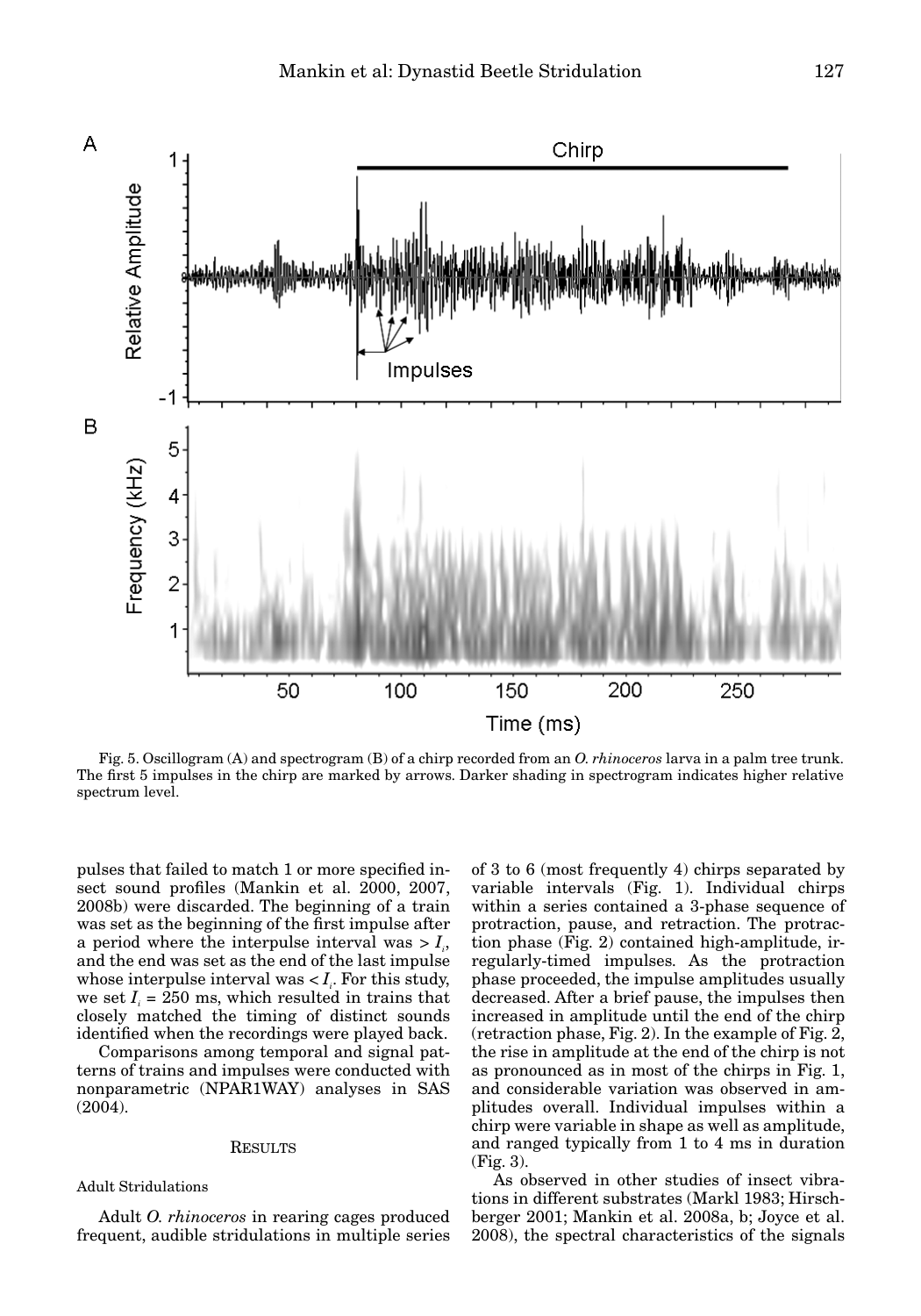

Fig. 6. Oscillograms of 2 short chirps (A) and a longer chirp (B) recorded from multiple *O. rhinoceros* larvae in a rearing cage. The chirps are embedded in other larval movement and feeding signals of similar amplitude.

recorded in the rearing cages depended on the resonance properties of the palm tree trunks or other substrates in which the adults were moving and feeding. Stridulations from males recorded on different substrates in the cage were distinctively different to the human ear and also had distinct frequency spectra, examples of which are shown in Fig. 4. These differences enabled listeners (and possibly the beetles themselves) to establish that different adults were stridulating at different times. It should be noted, however, that this is not a totally unambiguous method of identifying different individuals. Two adults stridulating within the same substrate might not produce distinctively different spectra. Also, they may not be distinguishable on the basis of chirp impulse rate. The 3 different adults whose stridulation spectra are shown in Fig. 4, for example, produced impulses at intervals whose medians were not significantly different under the Kruskal-Wallis *H*test  $(\chi^2 = 2.71, P = 0.25, df = 2)$ . The means and

standard errors of the interpulse intervals of the second chirp (i.e., the first intermediate chirp) in the first series recorded from each adult were 11.2  $\pm$  0.8 (*n* = 32), 11.9  $\pm$  0.8 (*n* = 30), and 10.5  $\pm$  1.3 ms  $(n = 29)$ .

To consider the range of chirp durations and interpulse intervals that can be expected in different *O. rhinoceros* recordings, we examined chirps collected over approximately 1 h from 3 different rearing cages containing a total of 18 adults. When possible, we selected signals from separate adults, based on audible and spectral differences between chirps evaluated by playback of the recordings in the Raven signal analysis program. Comparisons of the durations of chirps in different series suggested that the durations of the first and subsequent chirps in a series were variable (Table 1, Fig. 1). However, the difference was statistically significant only for the protraction phase of the chirp. As with the durations, there were statistically significant differences in the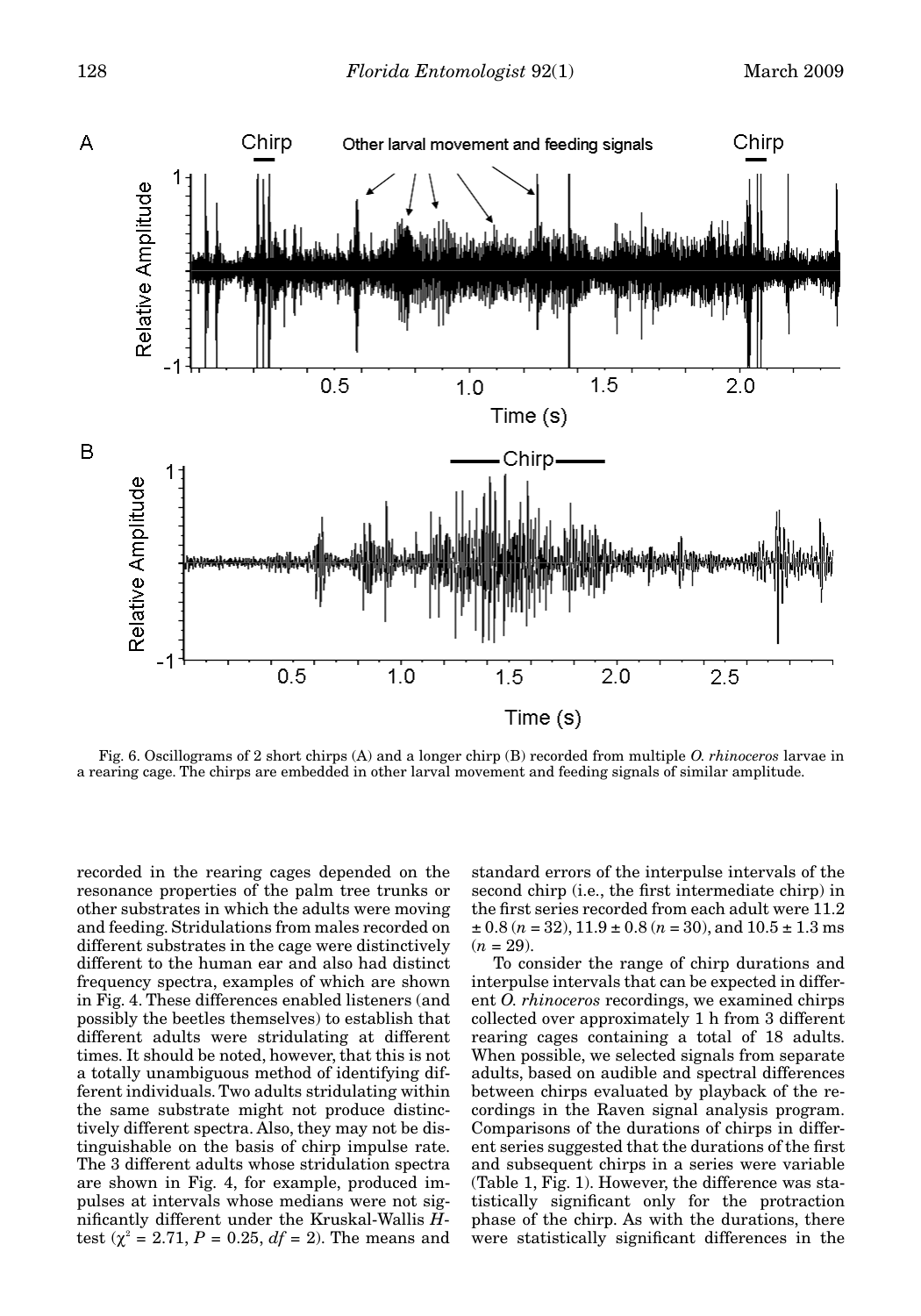

Fig. 7. Short, unpatterned chirp recorded from a dynastid larva in sugarcane field near Bundaberg, Australia.

mean numbers of impulses occurring in the protraction phases of the first and subsequent chirps in a series (Table 2). The mean interval between chirps within a series was  $77.2 \pm 6.0$  ms, similar to the mean pause between the protraction and retraction phases of the chirps.

# Larval Stridulations

Stridulations from *O. rhinoceros* larvae were detected in field recordings from palm trees (Fig. 5) and in 1 of 6 recordings from rearing cages containing multiple larvae feeding on pieces of palm tree fronds and trunk (Fig. 6). Unlike the chirps produced by adults, the larval chirps did not occur in a series and had no discernible pattern of amplitudes. The chirp durations were highly variable, and the amplitudes were lower than for adults.

The *O. rhinoceros* signals were similar in many respects to larval stridulations of other dynastids recorded in a recent survey conducted in Australia to detect root-feeding melolonthines (Agnew 1997; Miller & Allsopp 2000) in sugarcane. Stridulations were recorded at a site near Bundaberg, AU (Fig. 7), from which a dynastid larva was excavated. Stridulations also were recorded at a site near Mackay, AU (Figs. 8 and 9), from which a larva subsequently identified as *Dasygnathus* sp. was recovered along with several nonstridulating invertebrates, including 2 earthworms, a cockroach, a tenebrionid larva, and a larva of an economically important root-feeding melolonthine scarab, *Dermolepida albohirtum* (Waterhouse). Some of the chirps (Figs. 8 and 9A) had an amplitude pattern similar to that seen for adult *O. rhinoceros* in Fig. 1. Other chirps appeared to be without pattern (Fig 9B) similar to those detected from *O. rhinoceros* larvae (Figs. 5 and 6). The mean interpulse in a randomly sampled Dynastinae chirp recorded at Mackay was 4.0 ± 0.4 ms (*n* = 27), and was similar to the mean interpulse in-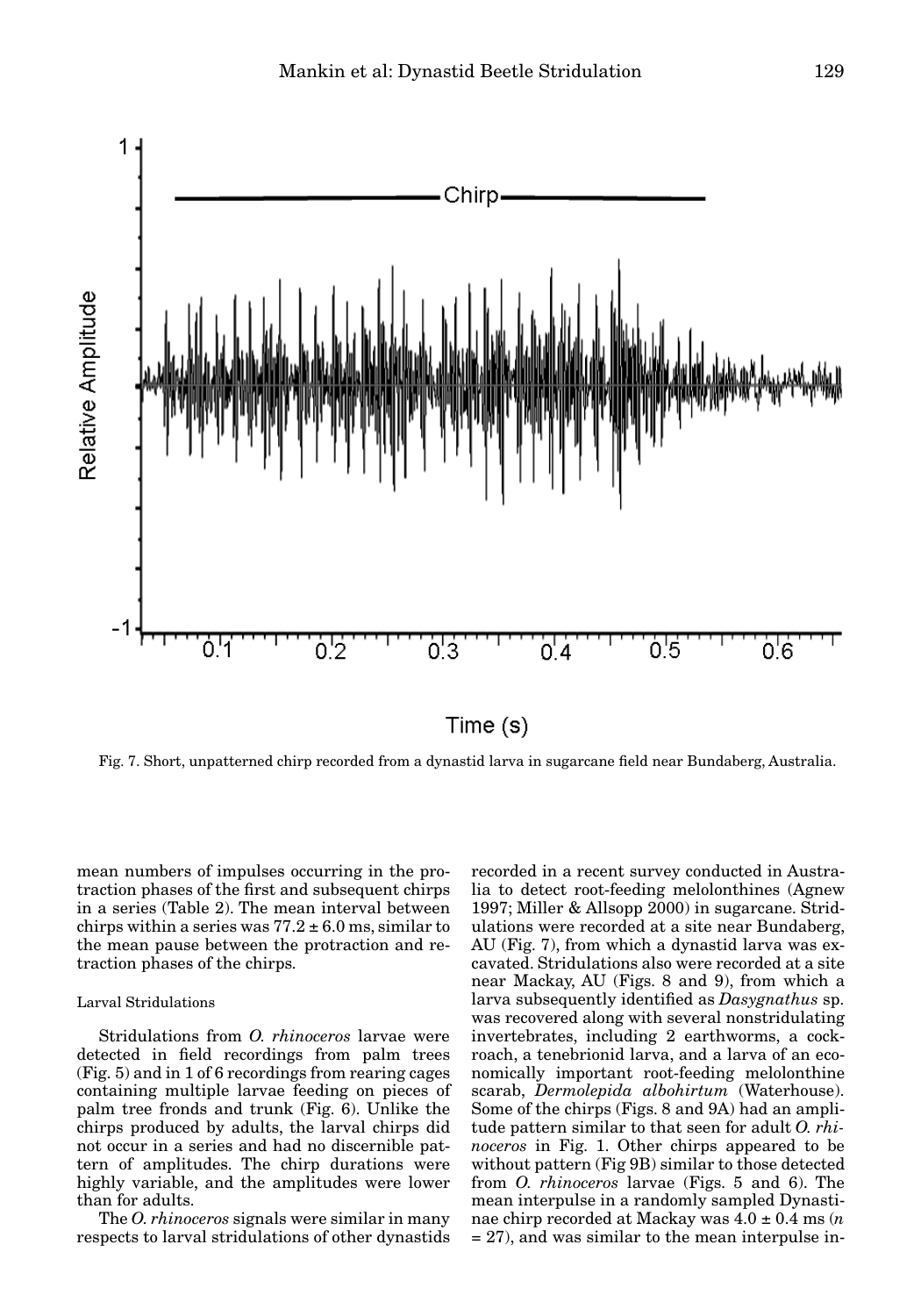

Fig. 8. Sample series of chirps recorded from a *Dasygnathus* sp. rhinoceros beetle larva in a sugarcane field near Mackay, Australia.

terval of a chirp sampled at random from a cage with *O. rhinoceros* larvae in Guam  $(3.44 \pm 0.4 \text{ ms})$ ,  $n = 16$ ). The median interpulse intervals were not different in a Mann Whitney U test  $(U = 299, Z =$  $-1.38, P = 0.17$ . In general, the amplitudes of impulses in chirps were smaller and the intervals between impulses were shorter for the Australian dynastid larvae and the *O. rhinoceros* larvae than for the adult *O. rhinoceros.*

### **DISCUSSION**

The occurrence in this study of several periods when a series of chirps produced by 1 adult was followed immediately by series produced by other adults supports previous hypotheses that stridulation may play an important role in intraspecific communication of this and other scarabaeoids in hidden environments (Mini & Prabhu 1990; Hirschberger 2001; Carisio et al. 2004; Kasper & Hirschberger 2006). Also, the similarities of distur-

bance stridulations among rhinoceros beetle larvae in Guam and Australia suggest that similarities may be found as well among stridulations produced by other dynastid larvae. It is likely that *O. rhinoceros* stridulations will remain of interest in future basic studies of insect communication behavior.

In addition, the relative uniformity of interpulse intervals and chirp amplitude patterns observed during stridulatory behavior may be of practical interest in future acoustic monitoring of *O. rhinoceros* in coconut palm trees. If stridulations similar to those recorded here from adults were detected at the base of a live tree, it could be predicted that adults (most likely males, Mini & Prabhu 1990) were present in the crown. Similarly, if stridulations similar to those recorded here from larvae were detected at the base of a standing dead tree, it would predict that larvae were present in the rotten part of the upper trunk. However, the larval stridulations would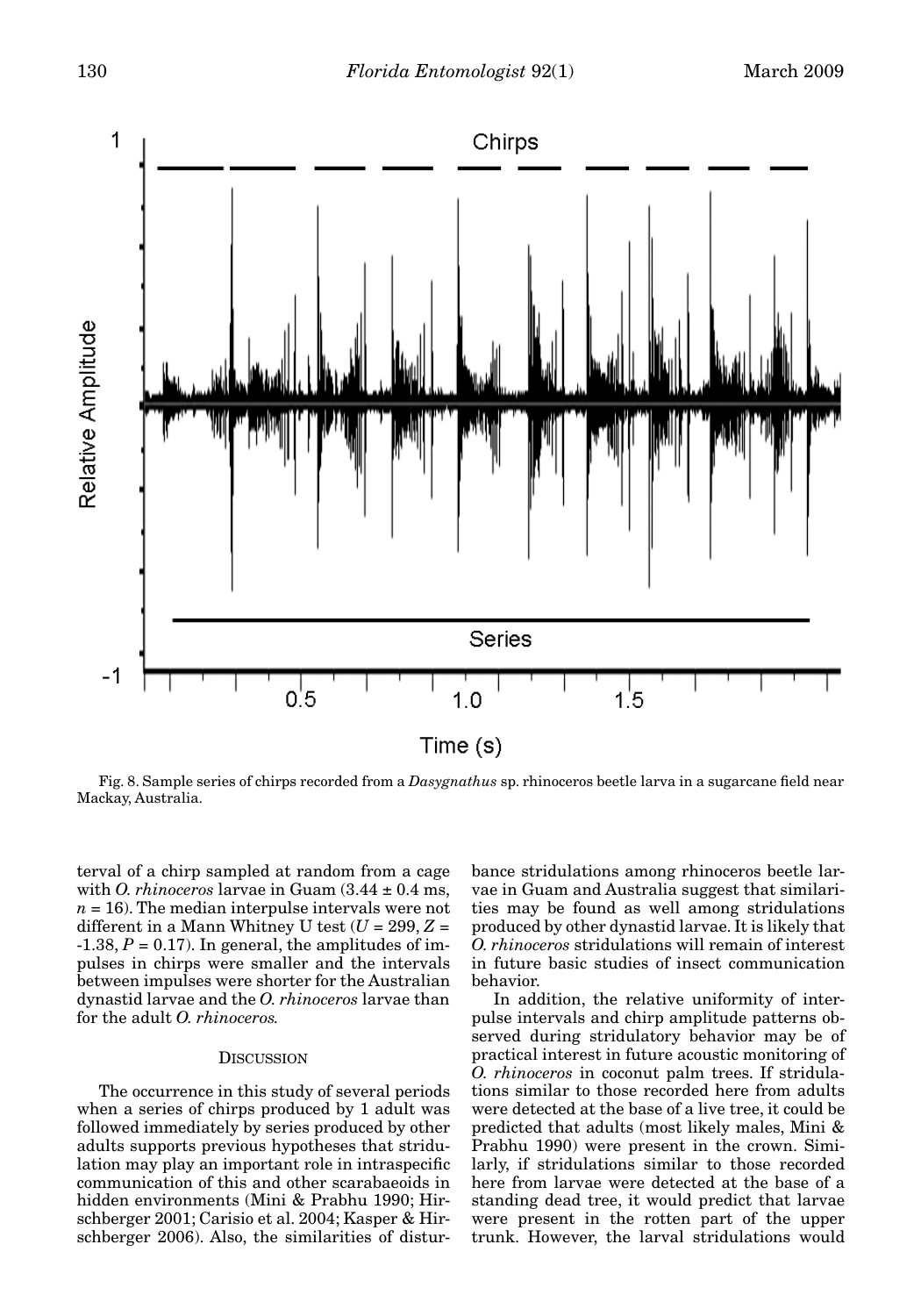

Fig. 9A. Expanded version of a single chirp from Figs. 8 and 9B. Sample chirp of a different pattern appearing at a later time in recording from same site in a sugarcane field near Mackay, Australia.

not be expected to occur as frequently or as loudly as with adults in the crown of a live tree. Either adult or larval stridulations would be easier to detect than unpatterned movement and feeding sounds because the occurrence of a pattern in the target signal enables unpatterned nontarget signals to be averaged out over time (Mankin et al. 2000, 2008b).

We noted with interest the numbers of impulses that occurred within adult *O. rhinoceros* chirps and the durations of intervals between chirps within series. In previous acoustic studies of larvae of the red palm weevil, *Rhynchophorus ferrugineus* (Olivier) (Mankin et al. 2008a) and the Asian longhorned beetle, *Anoplophora glabripennis* (Motschulsky) (Mankin et al. 2008b), it had been determined that particular classes of impulse trains, denoted as bursts, were good predictors of the presence of insect infestation at a recording site. For *R. ferrugineus*, the bursts were defined as trains with  $>6$ , but  $<200$  impulses, separated by intervals <500 ms. For *A. glabripennis,* bursts were defined as trains with >6, but <50 impulses, separated by intervals <250 ms. For this study, the results in Table 2 suggest that a series of chirps could be defined as a burst, in which case the minimum number of impulses could be as few as 6, as in the examples above, and the maximum could be the number of impulses in a series of 5 chirps of 40 impulses, or ca. 200 impulses, as with *R. ferrugineus*. In this case, and perhaps also with *R. ferrugineus* and *A. glabripennis*, the acoustic feature defined as a burst may be interpretable as a sound produced by stereotyped behaviors such as abdominal movements or the movement of legs or other body parts.

The stridulating dynastids detected in sugarcane fields near Bundaberg and Mackay were not considered pests because they fed primarily on decaying vegetation and detritus. At the Mackay site, however, the dynastid was present with a root-feeding larval pest, *D. albohirtum*. To unam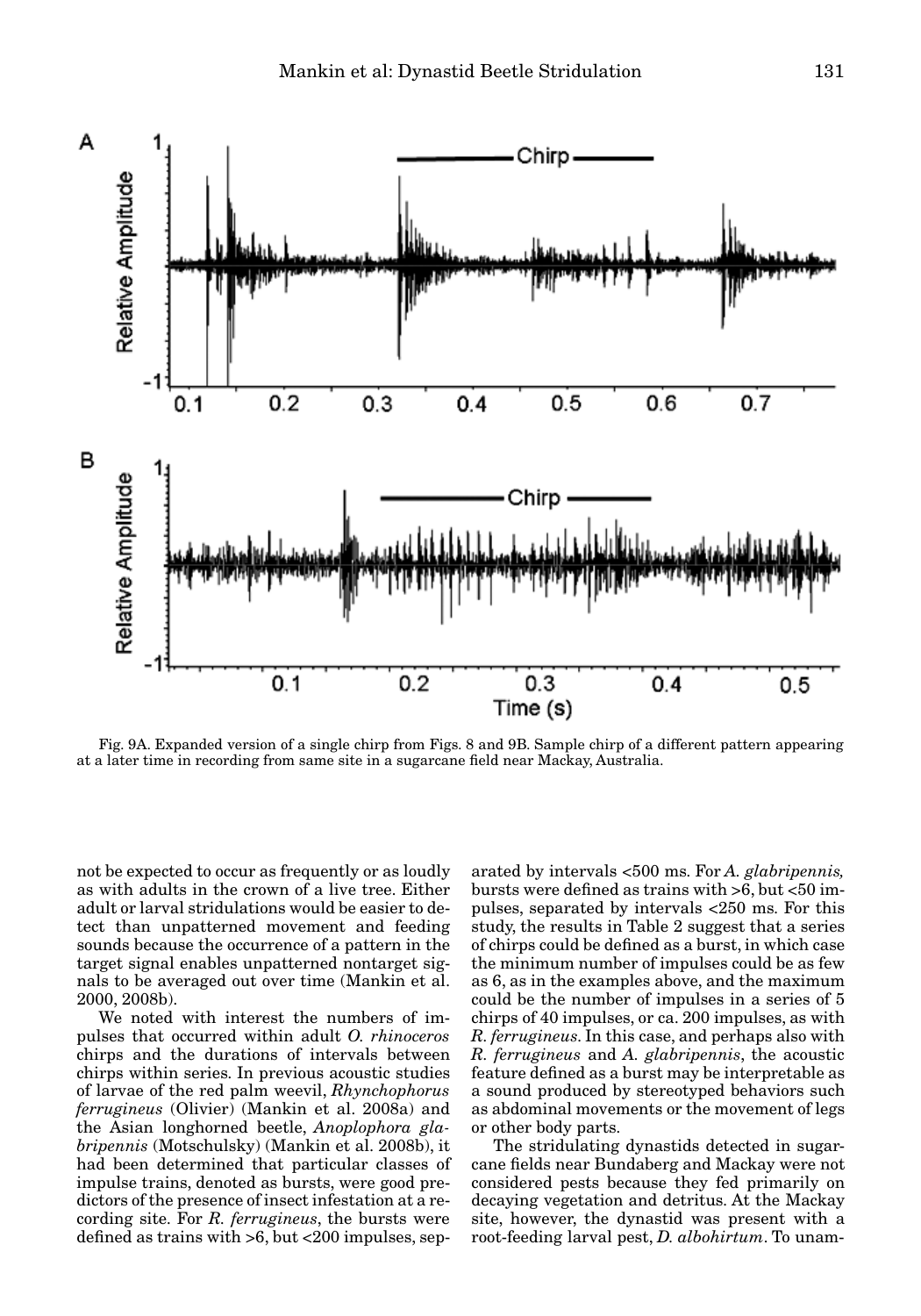biguously identify both insects in this case would require knowledge also of a signal feature that is associated with the presence of *D. albohirtum*, perhaps a specific behavior performed only by this pest. Indeed, a grand challenge of acoustic detection surveys is to identify and characterize multiple features of pest and nonpest signals, like the dynastid larval stridulations, or previously described termite head-bangs and ant stridulations (Connétable et al. 1999; Rauth & Vinson 2006; Mankin & Benshemesh 2006), and use these features to identify and discriminate target pests from nontarget organisms.

## ACKNOWLEDGMENTS

The use of trade, firm, or corporation names in this publication does not constitute an official endorsement or approval by the United States Department of Agriculture, Agricultural Research Service of any product or service to the exclusion of others that may be suitable. Robert Bourgeois (University of Guam), Roland Quitugua (Guam Coconut Rhinoceros Beetle Eradication Project Operations Chief), Tim Staier and Ben Allen (BSES), and Everett Foreman and Betty Weaver (ARS) provided technical support. Financial support was provided in part by the Sugar Research and Development Corporation of Australia, BSES Limited, and a Western Integrated Pest Management Center Special Issues Grant.

#### REFERENCES CITED

- AGNEW, J. R. 1997. Australian sugarcane pests. Bureau of Sugar Experiment Stations, Indooroopilly, AU.
- BEDFORD, G. O. 1980. Biology, ecology, and control of palm rhinoceros beetles. Annu. Rev. Entomol. 25: 309-339.
- CARISIO, L., PALESTRINI, C., AND ROLANDO, A. 2004. Stridulation variability and morphology: an examination in dung beetles of the genus *Trypocopris* (Coleoptera: Geotrupidae). Popul. Ecol. 46: 27-37.
- CONNÉTABLE, S., ROBERT, A,. BOUFFAULT, F., AND BOR-DEREAU, C. 1999. Vibratory alarm signals in two sympatric higher termite species: *Pseudacanthotermes spiniger* and *P. militaris* (Termitidae, Macrotermitinae). J. Insect. Behav. 12: 329-342.
- DARWIN, C. 1871. The ascent of man, and selection in relation to sex. Vol. 1. John Murray, London.
- GRESSITT, J. L. 1953. The coconut rhinoceros beetle (*Oryctes rhinoceros*) with particular reference to the Palau Islands. Bulletin 212, Bishop Museum, Honolulu.
- HALLETT, R. H., PEREZ, A. L., GRIES, G., GRIES, R., PIERCE, H. D., JR., YUE, J., OEHLSCHLAGER, A. C., GONZALEZ, L. M., AND BORDEN, J. H. 1995. Aggregation pheromone of coconut rhinoceros beetle, *Oryctes rhinoceros* (L.) (Coleoptera: Scarabaeidae). J. Chem. Ecol. 21: 1549-1570.
- HILL, S. A. 2007. Sound generation in (Mantodea: Mantidae): stridulatory structures and acoustic signals. J. Orthopt. Res. 16: 35-49.
- HINCKLEY, A. D. 1973. Ecology of the coconut rhinoceros beetle, *Oryctes rhinoceros* (L.) Coleoptera: Dynastidae). Biotropica 5: 111-116.
- HIRSCHBERGER, P. 2001. Stridulation in *Aphodius* dung beetles: Behavioral context and intraspecific variability of song patterns in *Aphodius ater* (Scarabaeidae). J Insect Behav. 14: 69-88.
- JACKSON, T. A., AND KLEIN, M. G. 2006. Scarabs as pests: A continuing problem. Coleopterists Bull. 60: 102-119.
- JOYCE, A. L., HUNT, R. E., BERNAL, J. S., AND VINSON, S. B. 2008. Substrate influences mating success and transmission of courtship vibrations for the parasitoid *Cotesia marginiventris*. Ent. Exp. Appl. 127: 39- 47.
- KASPER, J., AND HIRSCHBERGER, P. 2006. Vibratory communication in dung beetles (Scarabaeidae, Coleoptera), pp. 405-419 *In* Drosopoulos, S., and Claridge, M. F. [eds.], Insect sounds and communication: physiology, behaviour, ecology, and evolution. Taylor and Francis, Boca Raton, FL.
- MANKIN, R. W. 1994. Acoustical detection of *Aedes taeniorhynchus* swarms and emergence exoduses in remote salt marshes. J. American Mosq. Cont. Assoc. 10: 302-308.
- MANKIN, R. W., AND BENSHEMESH, J. 2006. Geophone detection of subterranean termite and ant activity. J. Econ. Entomol. 99: 244-250.
- MANKIN, R. W., BRANDHORST-HUBBARD, J., FLANDERS, K. L., ZHANG, M., CROCKER, R. L., LAPOINTE, S. L., MCCOY, C. W., FISHER, J. R., AND WEAVER. D. K. 2000. Eavesdropping on insects hidden in soil and interior structures of plants. J. Econ. Entomol. 93: 1173-1182.
- MANKIN, R. W., HUBBARD, J. L., AND FLANDERS, K. L. 2007. Acoustic indicators for mapping infestation probabilities of soil invertebrates. J. Econ. Entomol. 100: 790-800.
- MANKIN, R. W., LAPOINTE, S. L., AND FRANQUI, R. A. 2001. Acoustic surveying of subterranean insect populations in citrus groves. J. Econ. Entomol. 94: 853- 859.
- MANKIN, R. W., MIZRACH, A., HETZRONI, A., LEVSKY, S., NAKACHE, Y., AND SOROKER, V. 2008a. Temporal and spectral features of sounds of wood-boring beetle larvae: identifiable patterns of activity enable improved discrimination from background noise. Florida Entomologist 91: 241-248.
- MANKIN, R. W., OSBRINK, W. L., OI, F. M., AND ANDER-SON, J. B. 2002. Acoustic detection of termite infestations in urban trees. J. Econ. Entomol. 95: 981- 988.
- MANKIN, R. W., SMITH, M. T., TROPP, J. M., ATKINSON, E. B., AND JONG, D. Y. 2008b. Detection of *Anoplophora glabripennis* (Coleoptera: Cerambycidae) larvae in different host trees and tissues by automated analyses of sound-impulse frequency and temporal patterns. J. Econ. Entomol. 101: 836-849.
- MARKL, H. 1983. Vibrational communication, pp. 332- 353, *In* F. Huber and H. Markl [eds.], Neuroethology and Behavioral Physiology, Springer-Verlag, Berlin, Germany.
- MASTERS, W. M. 1979. Insect disturbance stridulation. Its defensive role. Behav. Ecol. Sociobiol. 5: 187-200.
- MILLER, L. J., AND ALLSOPP, P. G. 2000. Identification of Australian canegrubs (Coleoptera: Scarabaeidae: Melonthini). Invert. Taxon. 14: 377-409.
- MINI, A., AND PRABHU, V. K. K. 1990. Stridulation in the coconut rhinoceros beetle *Oryctes rhinoceros* (Coleoptera: Scarabaeidae). Proc. Indian Acad. Sci., Animal Sciences 99: 447-455.